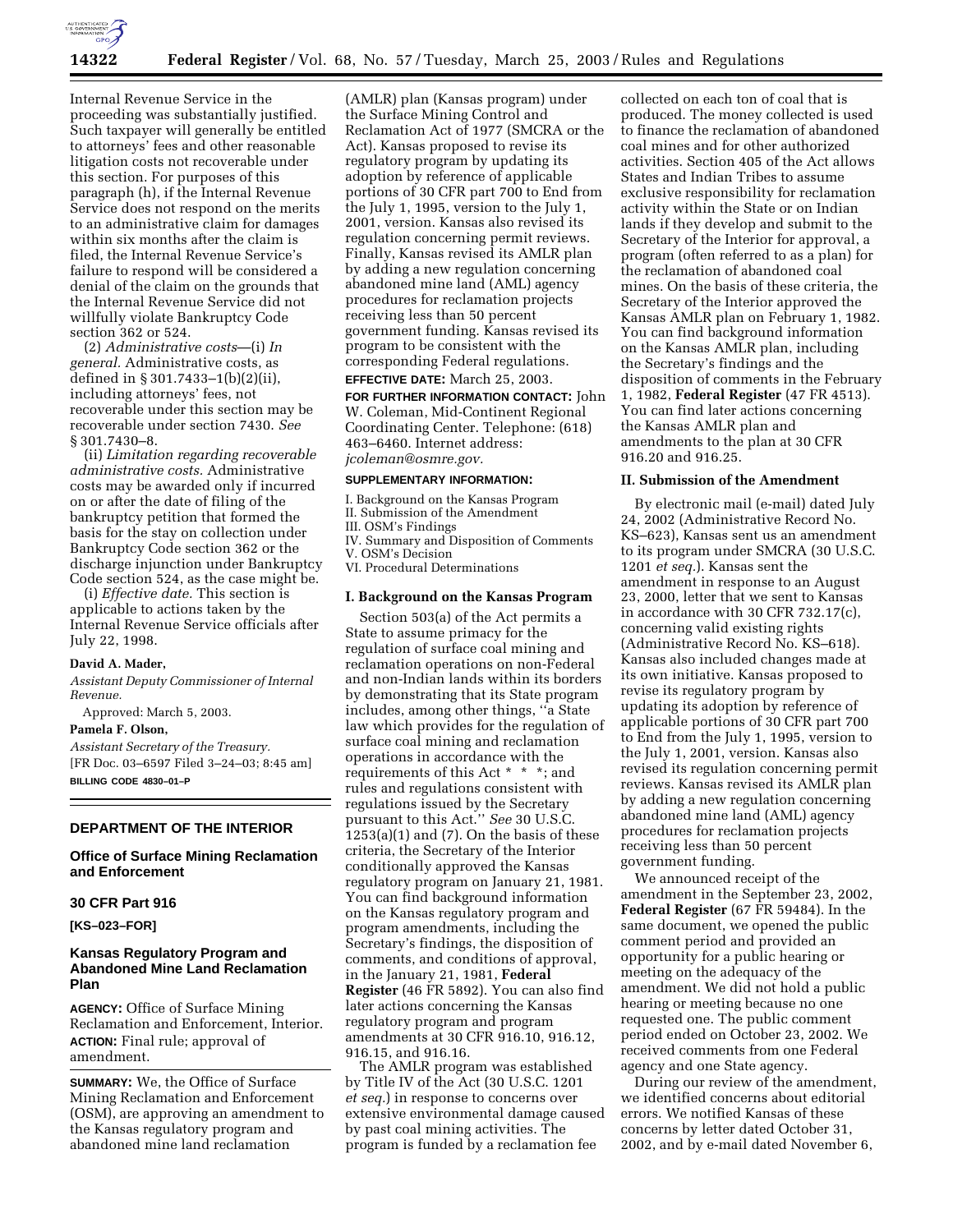2002 (Administrative Record Nos. KS– 623.05 and KS–623.06, respectively).

During a telephone conference on January 15, 2003, Kansas notified us that it had made the editorial changes required by our letter dated October 31, 2002, and e-mail dated November 6, 2002 (Administrative Record No. KS– 623.07).

After further review of the amendment, we realized that we had not announced receipt of Kansas' proposed regulation at K.A.R. 47–16–12 in the proposed rule published on September 23, 2002. This proposed regulation concerns AML agency procedures for reclamation projects

receiving less than 50 percent government funding. Therefore, we reopened the comment period in the January 16, 2003, **Federal Register** (68 FR 2265). The public comment period ended on January 31, 2003. We did not receive any comments.

## **III. OSM's Findings**

Following are the findings we made concerning the amendment under SMCRA and the Federal regulations at 30 CFR 732.15, 732.17, 884.14, and 884.15. We are approving the amendment as described below. Any revisions that we do not specifically

discuss below concern nonsubstantive wording or editorial changes.

# *A. Adoptions by Reference of 30 CFR Part 700 to End*

1. Updated Adoptions by Reference

Kansas updated its adoptions by reference of applicable sections of 30 CFR part 700 to End from those in effect as of July 1, 1995, to those in effect as of July 1, 2001. Kansas also revised terms and cross-references to the Federal regulations, as necessary. The Kansas regulations that were updated, along with the applicable sections of the Federal regulations, are shown in the table below.

| Kansas administrative regulations (K.A.R.) | Topic                                                                                             | Federal regulations adopted by reference<br>$(30 \text{ CFR})$ |  |  |
|--------------------------------------------|---------------------------------------------------------------------------------------------------|----------------------------------------------------------------|--|--|
|                                            |                                                                                                   | 700.5, 701.5, and 705.5.                                       |  |  |
|                                            |                                                                                                   | Part 777.                                                      |  |  |
|                                            |                                                                                                   | Parts 773, 778, 779, 780, 785, and<br>701.11(e).               |  |  |
|                                            |                                                                                                   | Parts 845 and 846.                                             |  |  |
|                                            |                                                                                                   | 774.15.                                                        |  |  |
|                                            |                                                                                                   | 774.17.                                                        |  |  |
|                                            |                                                                                                   | 773.17.                                                        |  |  |
|                                            |                                                                                                   | 700.11.                                                        |  |  |
|                                            | Exemption for coal extraction incident to government-fi-<br>nanced highway or other construction. | Part 707.                                                      |  |  |
|                                            | Exemption for coal extraction incidental to the extrac-<br>tion of other minerals.                | Part 702.                                                      |  |  |
|                                            |                                                                                                   | Part 772.                                                      |  |  |
|                                            |                                                                                                   | Part 800.                                                      |  |  |
|                                            | Permanent program performance standards                                                           | Parts 810, 815, 816, 817, 819, 823, 827,<br>and 828.           |  |  |
|                                            |                                                                                                   | Parts 710, 715, and 716.7.                                     |  |  |
|                                            | Underground mining permit applications                                                            | Parts 783 and 784.                                             |  |  |
|                                            |                                                                                                   | Part 795.                                                      |  |  |
|                                            |                                                                                                   | Parts 761, 762, and 764.                                       |  |  |
|                                            |                                                                                                   | Part 850.                                                      |  |  |
|                                            |                                                                                                   | Part 705.                                                      |  |  |
|                                            |                                                                                                   | Parts 840, 842, and 843.                                       |  |  |

We find that Kansas' revised regulations are no less effective than the counterpart Federal regulations, and we are approving the adoptions by reference.

2. *New Adoptions by Reference.*

a. *Alternate Enforcement.*

At K.A.R. 47–5–17(a), Kansas adopted by reference 30 CFR 847.2(a), (b), and (d); 847.11; and 847.16, as in effect on July 1, 2001. At K.A.R. 47–5–17(b), Kansas replaced Federal terms and cross-references with State terms and cross-references, as needed.

We find that Kansas' new regulation at K.A.R. 47–5–17 is no less effective than the counterpart Federal regulations at 30 CFR 847.2, 847.11, and 847.16, concerning alternative enforcement. Therefore, we are approving this adoption by reference.

b. *Post-Permit Issuance Requirements.* At K.A.R. 47–6–11(a), Kansas adopted by reference 30 CFR 774.11 and 774.12,

as in effect on July 1, 2001. At K.A.R. 47–6–11(b), Kansas replaced Federal terms and cross-references with State terms and cross-references, as needed.

We find that Kansas' new regulation at K.A.R. 47–6–11 is no less effective than the counterpart Federal regulations at 30 CFR 774.11 and 774.12, concerning post-permit issuance requirements and post-permit issuance information requirements, respectively. Therefore, we are approving this adoption by reference.

## *B. Substantive Revisions to Kansas' Regulations.*

1. K.A.R. 47–6–1 Permit review.

Kansas proposed to designate the existing paragraph as paragraph (a) and to add new paragraphs (b) through (f) to read as follows:

(b) Permits with variances granted in accordance with K.A.R.  $47-3-42(a)(41)$ ,

variances for delay in contemporaneous reclamation requirement in combined surface and underground mining activities, shall be reviewed no later than 3 years from the date of issuance.

(c) Permits containing experimental practices issued in accordance with K.A.R. 47–3–42(a)(39) shall be reviewed as set forth in the permit or at least every 21⁄2 years from the date of issuance as required by the regulatory authority, in accordance with K.A.R.  $47 - 3 - 42(a)(39)$ , adopting by reference 30 CFR 785.13(g).

(d) After the review required by this section, or at any time, the Kansas department of health and environment may, by order, require reasonable revision of a permit in accordance with K.A.R. 47–6–2 to ensure compliance with the state act and the regulatory program.

(e) Any order of the Kansas department of health and environment requiring revision of a permit shall be based upon written findings and shall be subject to the provisions of administrative and judicial review in K.S.A. 49–407(d), 49–416a, 49–422a, and article 4 of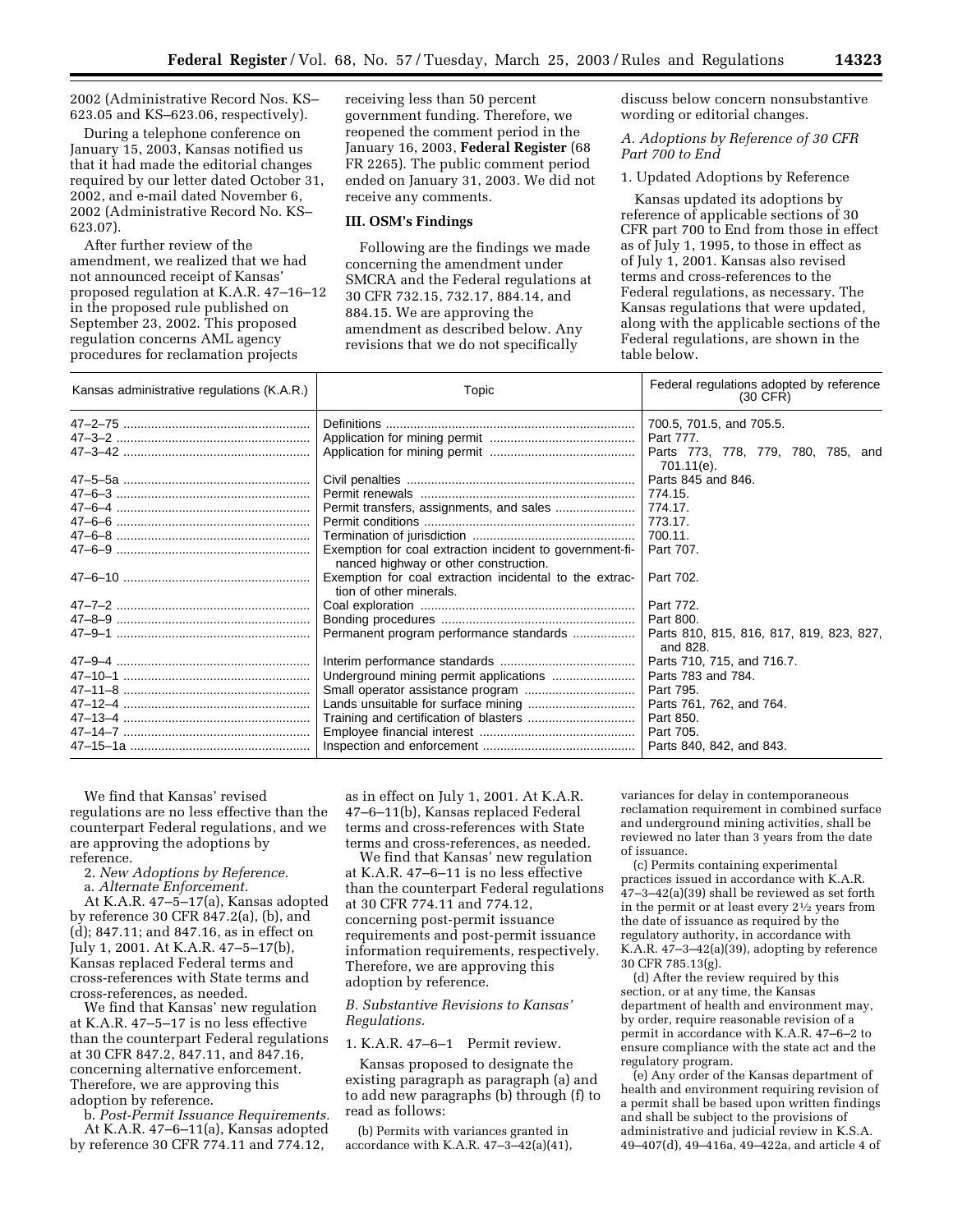chapter 47 of the Kansas administrative regulations. Copies of the order shall be sent to the permittee.

(f) Permits may be suspended or revoked in accordance with articles 5 and 15 of chapter 47 of the Kansas administrative regulations.

We find that Kansas' new regulations at K.A.R.  $47-6-1(b)$ , (c), (d), (e), and (f) are substantively the same as the counterpart Federal regulations at 30 CFR 774.10(a)(2), (a)(3), (b), (c), and (d), respectively. Therefore, we are approving them.

2. K.A.R. 47–16–12 AML Agency Procedures for Reclamation Projects Receiving Less Than 50 Percent Government Funding

Kansas added K.A.R. 47–16–12 to its regulations to provide procedures for certain eligible abandoned mine land reclamation projects approved under Title IV of SMCRA. These projects must receive government funding that is less than 50 percent of the project cost, and any coal removal associated with the project must be incidental to it. As shown below, the procedures include specific consultations and concurrences with the Title V regulatory authority for each project, documentation of the consultations and concurrences, special requirements for each project, and a contractor limitation on coal extraction.

AML agency procedures for reclamation projects receiving less than 50 percent government funding. This section only applies if the level of funding for the construction will be less than 50 percent of the total cost because of planned coal extraction.

(a) Consultation with the active coal mining portion of the regulatory authority. In consultation with the active mining portion of the regulatory authority, the surface mining section must make the following determinations:

(1) They must determine the likelihood of the coal being mined under an active coal mining permit. This determination must take into account available information such as:

(i) Coal reserves from existing mine maps or other sources;

(ii) Existing environmental conditions;

(iii) All prior mining activity on or adjacent to the site;

(iv) Current and historic coal production in the area; and

(v) Any known or anticipated interest in mining the site.

(2) They must determine the likelihood that nearby or adjacent mining activities might create new environmental problems or adversely affect existing environmental problems at the site.

(3) They must determine the likelihood that reclamation activities at the site might adversely affect nearby or adjacent mining activities.

(b) Concurrence with the active mining portion of the regulatory authority. If, after consulting with the active mining portion of the regulatory authority, it has been decided to proceed with the reclamation project, then the abandoned mine land and active mining portions of the regulatory authority must concur in the following determinations:

(1) They must concur in a determination of the limits on any coal refuse, coal waste, or other coal deposits which can be extracted under K.A.R. 47–6–9.

(2) They must concur in the delineation of the boundaries of the AML project.

(c) Documentation. The surface mining section must include in the AML case file:

(1) The determinations made under paragraphs (a) and (b) of this section;

(2) The information taken into account in making the determinations; and

(3) The names of the parties making the determinations.

(d) Special requirements. For each project, the surface mining section must:

(1) Characterize the site in terms of mine drainage, active slides and slide-prone areas, erosion and sedimentation, vegetation, toxic materials, hydrologic balance, and other AML hazards associated with the project;

(2) Ensure that the reclamation project is conducted in accordance with the provisions of K.A.R 47–16–1 *et seq.;*

(3) Develop specific-site reclamation requirements, including performance bonds when appropriate in accordance with state procedures; and

(4) Require the contractor conducting the reclamation to provide, prior to the time reclamation begins, applicable documents that clearly authorize the extraction of coal and payment of royalties.

(e) Limitation. If the reclamation contractor extracts coal beyond the limits of the incidental coal specified in paragraph (b)(1) of this section, the contractor must obtain a permit under 49–401 *et seq.* and K.A.R. 47– 1–1 *et seq.* for such coal.

We find that K.A.R. 47–16–12 contains substantively the same requirements as the counterpart Federal regulation at 30 CFR 874.17. Therefore, we are approving it.

# *C. Minor Revisions to Kansas' Regulations.*

1. K.A.R. 47–2–75 Definitions; Adoption by Reference.

K.A.R. 47–2–75(a) adopts by reference the definitions at 30 CFR 700.5, with exceptions. The exceptions include entire definitions, portions of definitions, and the meaning of terms in specific cases. At paragraph (a)(4), Kansas revised its previously approved exception for the definition of ''anthracite'' by adding the address of the Federal Register Library in Washington, DC.

We find that Kansas' addition of the address is consistent with the Federal definition language, and we are approving it.

2. K.A.R. 47–4–14a(c) Administrative Hearing Procedure—Rules of Procedure.

In paragraph (c)(2), Kansas proposed to update the address of the administrative appeals section of the Kansas Department of Health and Environment.

We find that this revision will not make Kansas' regulations at K.A.R. 47– 4–14a(c) less effective than the Federal regulations at 43 CFR 4.1104 through 4.1116, concerning general rules relating to procedure and practice.

3. Updated State Citation References and Cross-references to Federal Citations.

Kansas updated State citation references and cross-references to the Federal citations in the following sections of its regulations: K.A.R. 47–6– 2, permit revision; K.A.R. 47–16–9, contractor responsibility; and K.A.R. 47–16–10, exclusion of certain noncoal reclamation sites.

Because these changes are minor, we find that they will not make Kansas' regulations less effective than the corresponding Federal regulations.

## **IV. Summary and Disposition of Comments**

## *Public Comments*

We asked for public comments on the amendment, but did not receive any.

## *Federal Agency Comments*

On August 5, 2002, under 30 CFR 732.17(h)(11)(i) and section 503(b) of SMCRA, we requested comments on the amendment from various Federal agencies with an actual or potential interest in the Kansas program (Administrative Record No. KS–623.1). The U.S. Fish and Wildlife Service responded on August 15, 2002, that it had reviewed the amendment and had no comments to offer (Administrative Record No. KS–623.02).

# *Environmental Protection Agency (EPA) Concurrence and Comments*

Under 30 CFR 732.17(h)(11)(ii), we are required to get a written concurrence from EPA for those provisions of the program amendment that relate to air or water quality standards issued under the authority of the Clean Water Act (33 U.S.C. 1251 *et seq.*) or the Clean Air Act (42 U.S.C. 7401 *et seq.*). None of the changes that Kansas proposed to make in this amendment revised air or water quality standards. Therefore, we did not ask EPA to concur on the amendment.

On August 5, 2002, under 30 CFR 732.17(h)(11)(i), we requested comments on the amendment from EPA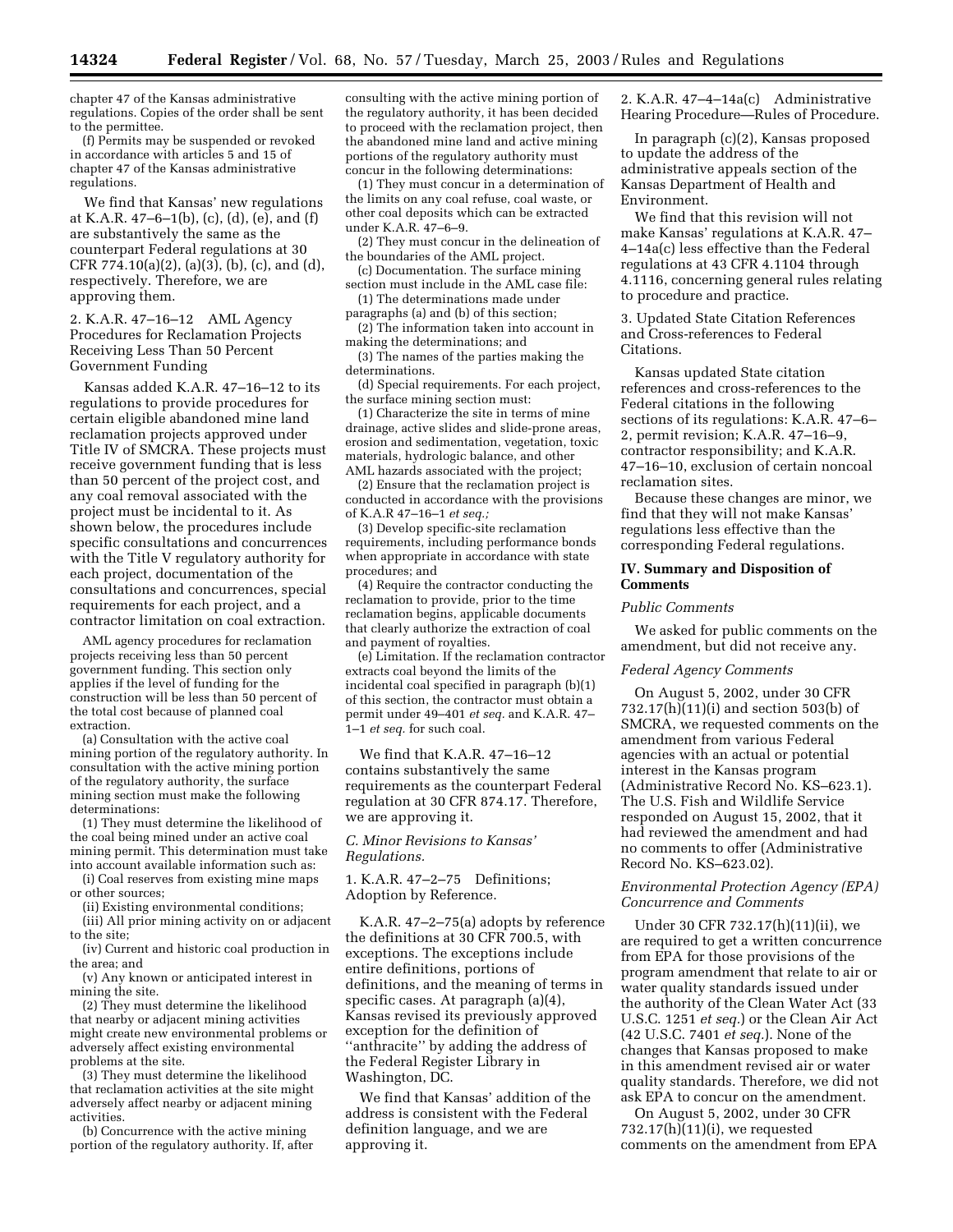(Administrative Record No. KS–623.01). EPA did not respond to our request.

# *State Historic Preservation Officer (SHPO) and the Advisory Council on Historic Preservation (ACHP)*

Under 30 CFR 732.17(h)(4), we are required to request comments from the SHPO and ACHP on amendments that may have an effect on historic properties. On August 5, 2002, we requested comments on Kansas' amendment (Administrative Record No. KS–623.01). The SHPO responded on August 28, 2002, that it did not foresee any negative effects from the proposed amendment (Administrative Record No. KS–623.03).

## **V. OSM's Decision**

Based on the above findings, we approve the amendment Kansas sent us on July 24, 2002, and as revised on January 15, 2003.

We approve the regulations proposed by Kansas with the provision that they be fully promulgated in identical form to the rules submitted to and reviewed by OSM and the public.

To implement this decision, we are amending the Federal regulations at 30 CFR part 916, which codify decisions concerning the Kansas program. We find that good cause exists under 5 U.S.C. 553(d)(3) to make this final rule effective immediately. Section 503(a) of SMCRA requires that the State's program demonstrate that the State has the capability of carrying out the provisions of the Act and meeting its purposes. Section 405(d) of SMCRA requires that the State have a program that is in compliance with the procedures, guidelines, and requirements established under the Act. Making this final rule effective immediately will expedite that process. SMCRA requires consistency of State and Federal standards.

## **VI. Procedural Determinations**

#### *Executive Order 12630—Takings*

In this rule, the State is proposing valid existing rights standards that are similar to the standards in the Federal definition at 30 CFR 761.5. Therefore, this rule has the same takings implications as the Federal valid existing rights rule. The takings implications assessment for the Federal valid existing rights rule appears in Part XXIX.E of the preamble to that rule. *See* 64 FR 70766, 70822–27, December 17, 1999. The provisions in the rule based on other counterpart Federal regulations do not have takings implications. This determination is based on the analysis performed for the counterpart Federal regulations.

# *Executive Order 12866—Regulatory Planning and Review*

This rule is exempted from review by the Office of Management and Budget under Executive Order 12866.

## *Executive Order 12988—Civil Justice Reform*

The Department of the Interior has conducted the reviews required by section 3 of Executive Order 12988 and has determined that this rule meets the applicable standards of subsections (a) and (b) of that section. However, these standards are not applicable to the actual language of State regulatory programs and program amendments because each program is drafted and promulgated by a specific State, not by OSM. Under sections 503 and 505 of SMCRA (30 U.S.C. 1253 and 1255) and the Federal regulations at 30 CFR 730.11, 732.15, and 732.17(h)(10), decisions on proposed State regulatory programs and program amendments submitted by the States must be based solely on a determination of whether the submittal is consistent with SMCRA and its implementing Federal regulations and whether the other requirements of 30 CFR parts 730, 731, and 732 have been met. These standards are also not applicable to the actual language of State and Tribal abandoned mine land reclamation plans and plan amendments because each plan is drafted and promulgated by a specific State or Tribe, not by OSM. Decisions on proposed abandoned mine land reclamation plans and plan amendments submitted by a State or Tribe are based solely on a determination of whether the submittal meets the requirements of Title IV of SMCRA (30 U.S.C. 1231–1243) and 30 CFR part 884 of the Federal regulations.

# *Executive Order 13132—Federalism*

This rule does not have Federalism implications. SMCRA delineates the roles of the Federal and State governments with regard to the regulation of surface coal mining and reclamation operations. One of the purposes of SMCRA is to ''establish a nationwide program to protect society and the environment from the adverse effects of surface coal mining operations.'' Section 503(a)(1) of SMCRA requires that State laws regulating surface coal mining and reclamation operations be ''in accordance with'' the requirements of SMCRA. Section 503(a)(7) requires that State programs contain rules and regulations ''consistent with'' regulations issued by the Secretary pursuant to SMCRA. Section 405(d) of

SMCRA requires State abandoned mine reclamation programs to be in compliance with the procedures, guidelines, and requirements established under SMCRA.

# *Executive Order 13175—Consultation and Coordination With Indian Tribal Governments*

In accordance with Executive Order 13175, we have evaluated the potential effects of this rule on Federally recognized Indian tribes and have determined that the rule does not have substantial direct effects on one or more Indian tribes, on the relationship between the Federal Government and Indian tribes, or on the distribution of power and responsibilities between the Federal Government and Indian tribes. This determination is based on the fact that the Kansas program does not regulate coal exploration and surface coal mining and reclamation operations on Indian lands. Therefore, the Kansas program has no effect on Federally recognized Indian tribes.

# *Executive Order 13211—Regulations That Significantly Affect the Supply, Distribution, or Use of Energy*

On May 18, 2001, the President issued Executive Order 13211 which requires agencies to prepare a Statement of Energy Effects for a rule that is (1) considered significant under Executive Order 12866, and (2) likely to have a significant adverse effect on the supply, distribution, or use of energy. Because this rule is exempt from review under Executive Order 12866 and is not expected to have a significant adverse effect on the supply, distribution, or use of energy, a Statement of Energy Effects is not required.

#### *National Environmental Policy Act*

This rule does not require an environmental impact statement because section 702(d) of SMCRA (30 U.S.C. 1292(d)) provides that agency decisions on proposed State regulatory program provisions do not constitute major Federal actions within the meaning of section 102(2)(C) of the National Environmental Policy Act (42 U.S.C. 4332(2)(C). Also agency decisions on proposed State and Tribal abandoned mine land reclamation plans and plan amendments are categorically excluded from compliance with the National Environmental Policy Act (42 U.S.C. 4332) by the Manual of the Department of the Interior (516 DM 6, appendix 8, paragraph 8.4B(29)).

## *Paperwork Reduction Act*

This rule does not contain information collection requirements that